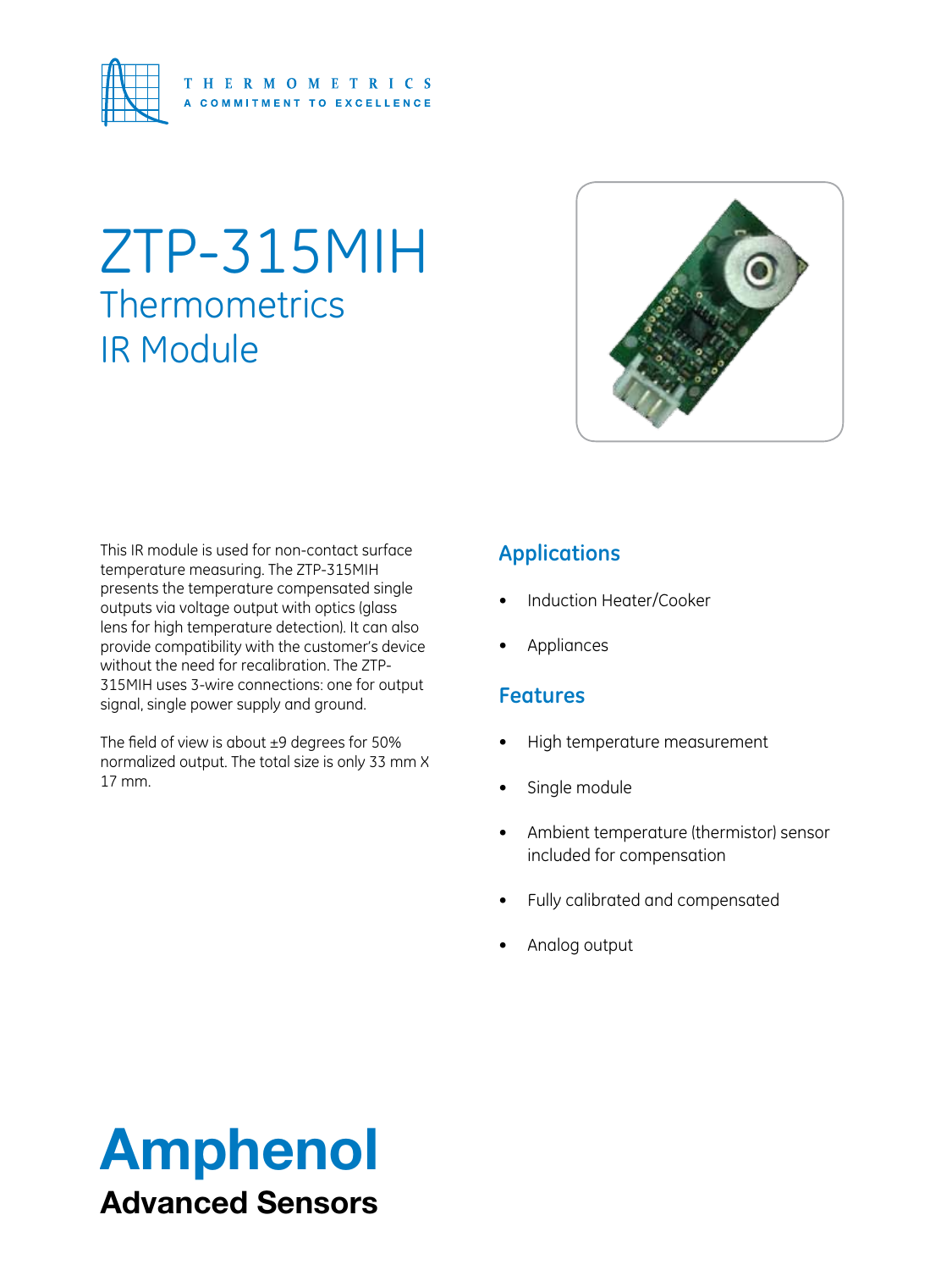# **Specifications**

**Supply Voltage** Single Supply (+5V)

**Supply Current** Typical 2.7 mA

**Response Time**  $0.3 - 0.6$  sec

**Temperature Range** 20°C~ 380°C

**Operating Temperature** 20°C~+100°C

#### **Storage Temperature**

 $-20^{\circ}$ C ~  $+120^{\circ}$ C

**Thermopile Sensor** ZTP-315C

#### **Module Size**

17 mm x 33 mm

#### **Sensitivity**



- *\* Module output*
- *Tobj= 25°C: 0.50V±0.05V*
- *Tobj= 150°C: 0.56V±0.05V*
- *Tobj= 200°C: 0.69V±0.10V*
- *Tobj= 250°C:* 0.99V±0.15V
- *Tobj= 300°C: 1.59V±0.2V*
- *Tobj= 350°C: 2.70V±0.3V*

#### **Field of View**

- Normalized Output (above 50%) : ±9°
- Normalized Output (above  $10\%$ ) :  $\pm 16^{\circ}$

*\*Condition : Distance of IR Point Source to Reflector : 170mm*



### **Temperature Accuracy (typical)**

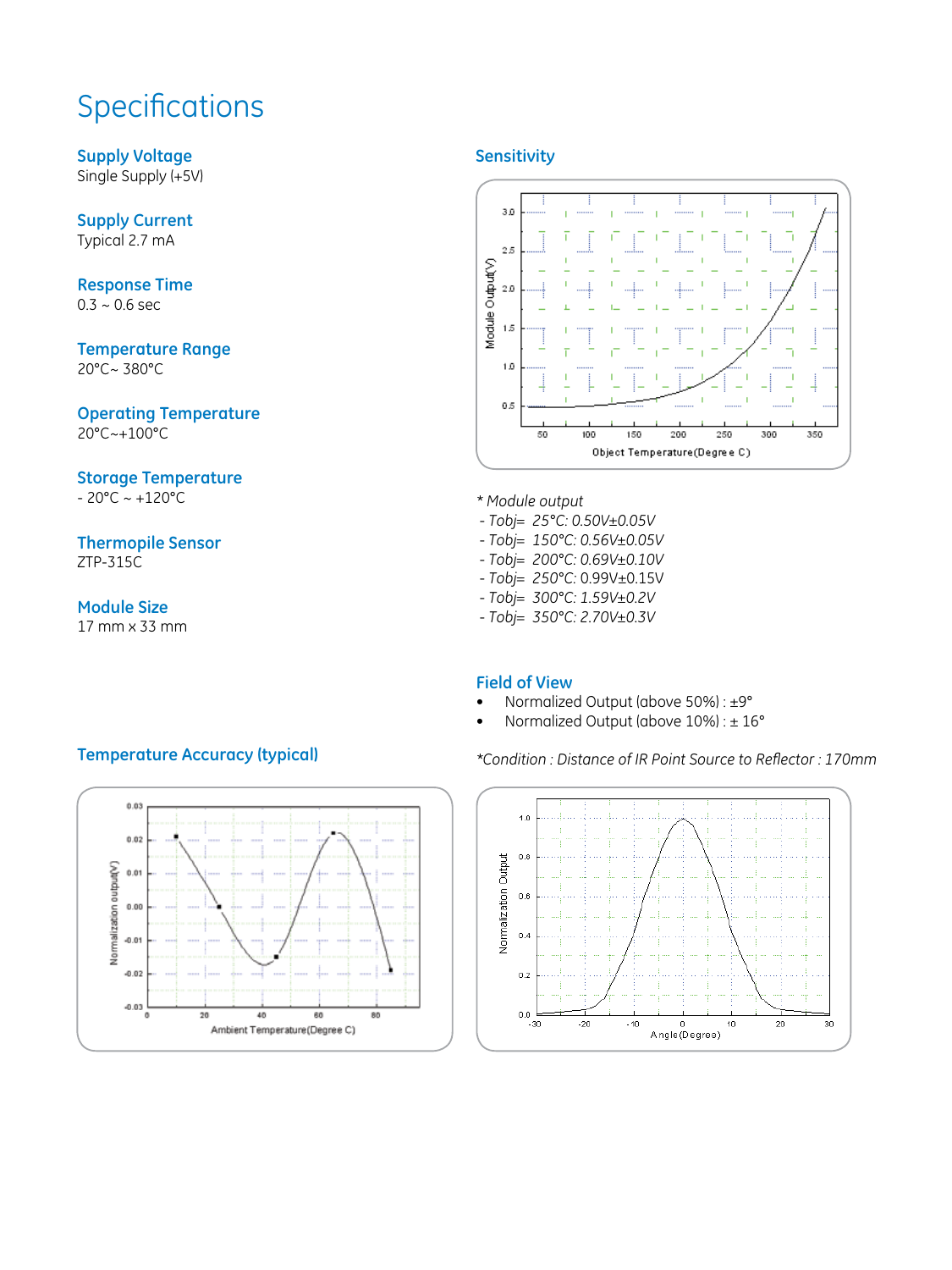### **Outline of Module and Pin Arrangement [unit:mm]**



#### **Module Circuit**